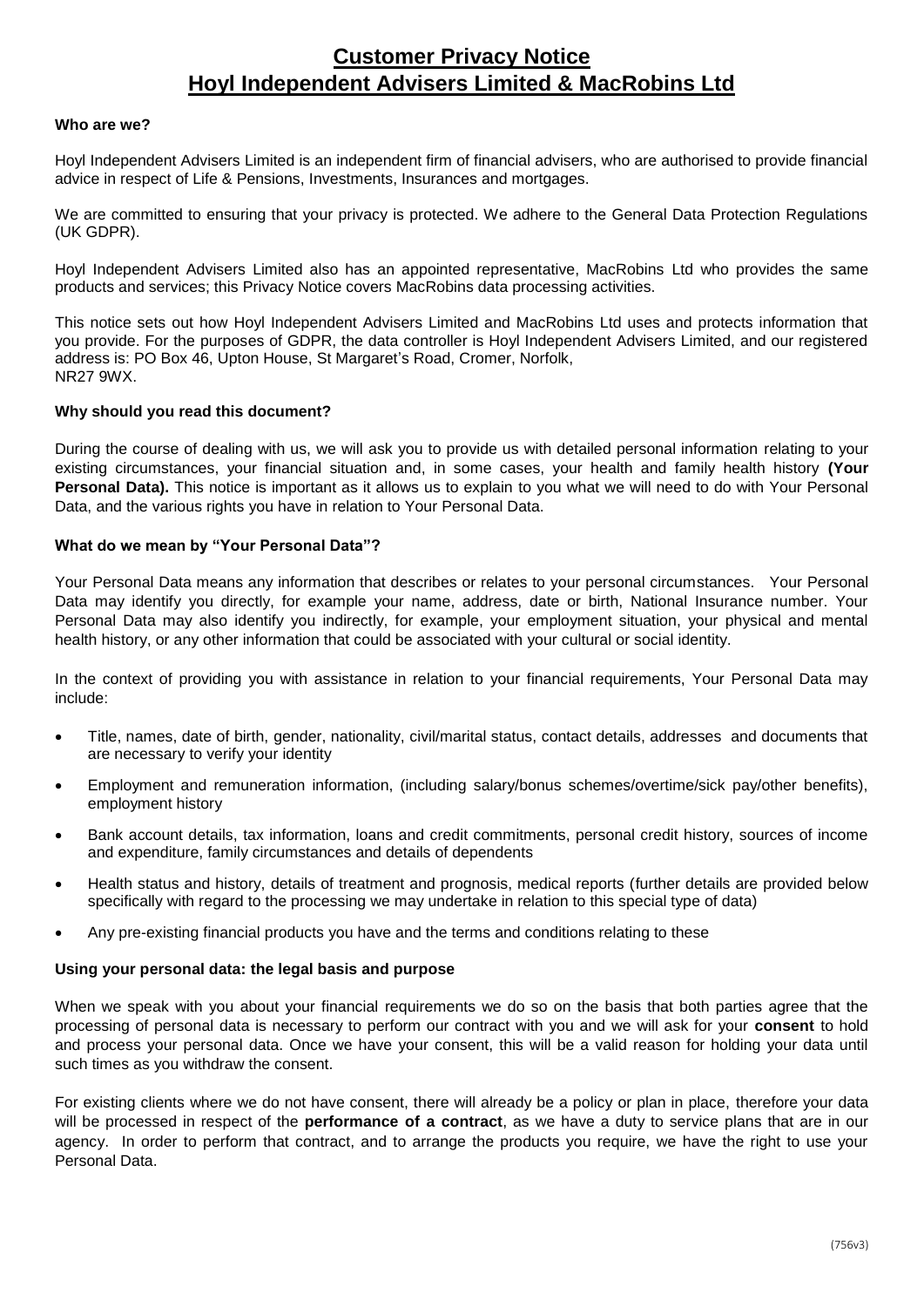#### **Using your personal data: the legal basis and purpose** *continued*

Alternatively, either in the course of initial discussions with you or when the contract between us has come to an end for whatever reason, we have the right to use Your Personal Data provided it is in our **legitimate business interest** to do so and your rights are not affected. For example, we may need to respond to requests from mortgage lenders, insurance providers or product providers relating to the advice we have given to you, or to make contact with you to seek feedback on the service you received.

On occasion, we will use Your Personal data in order to **comply with a legal obligation, such as from our regulator** The Financial Conduct Authority, or for wider compliance with any legal or regulatory obligation to which we might be subject. In such circumstances, we would be processing Your Personal Data in order to meet a **legal, compliance or other regulatory obligation** to which we are subject.

Where we have been given your data as a result of an asset purchase, we may write to you in order to facilitate the continuation of the advice process where your existing adviser is not able to do this. We believe it is in our **legitimate business interests** to ensure you continue to have access to financial advice and are not left with investments that cannot be serviced or reviewed.

In addition, as a result of an asset purchase, where we believe that one or more of your assets may be at risk due to the capital adequacy or liquidity position of the Product Provider(s), we may write to you in order to make you aware of the potential risks, even though we may not have the servicing rights to the asset(s) in question; as such, your data will be processed in order to **protect your vital interests** and we will always refer you to you original or current adviser in the first instance for guidance.

#### **The basis upon which we will process certain parts of Your Personal Data**

Where you ask us to assist you with for example your insurance needs, in particular life insurance and insurance that may assist you in the event of an accident or illness, we will ask you information about your ethnic origin, your health and medical history (**Your Special Data)**. We will record and use Your Special Data in order to make enquiries of insurance providers in relation to insurance products that may meet your needs and to provide you with advice regarding the suitability of any product that may be available to you.

If you have parental responsibility for children under the age of 18, it is also very likely that we will record information on our systems that relates to those children and potentially, to their Special Data.

The arrangement of certain types of insurance may involve disclosure by you to us of information relating to historic or current criminal convictions or offences ("**Criminal Disclosures**"). This is relevant to insurance related activities such as underwriting, claims and fraud management.

We will use special Data and any Criminal Disclosures in the same way as Your Personal Data generally, as set out in this Privacy Notice.

Information on Special Data and Criminal Disclosures must be capable of being exchanged freely between insurance intermediaries such as our Firm, and insurance providers, to enable customers to secure the important insurance protection that their needs require.

#### **How do we obtain or collect Your Personal Data?**

We will collect and record Your Personal Data from a variety of sources, but mainly directly from you. You will usually provide information during the course of our initial meetings or conversations with you to establish your circumstances and needs and preferences in relation to us providing you with financial advice. You may provide information to us verbally and in writing, including email and via our website.

We may also obtain some personal information from third parties, for example, Product Providers, Service Providers, Administrators / Liquidators / Sale Agents (where businesses are purchased or acquired), credit checks, information from your employer, and searches of information in the public domain such as the voters roll.

If we use technology solutions to assist in the collection of Your Personal Data for example software that is able to verify your credit status, we will only do this if we have consent from you for us or our nominated processor to access your information in this manner. With regards to electronic ID checks, this is our preferred method and we will always obtain your consent before we carry out an ID check.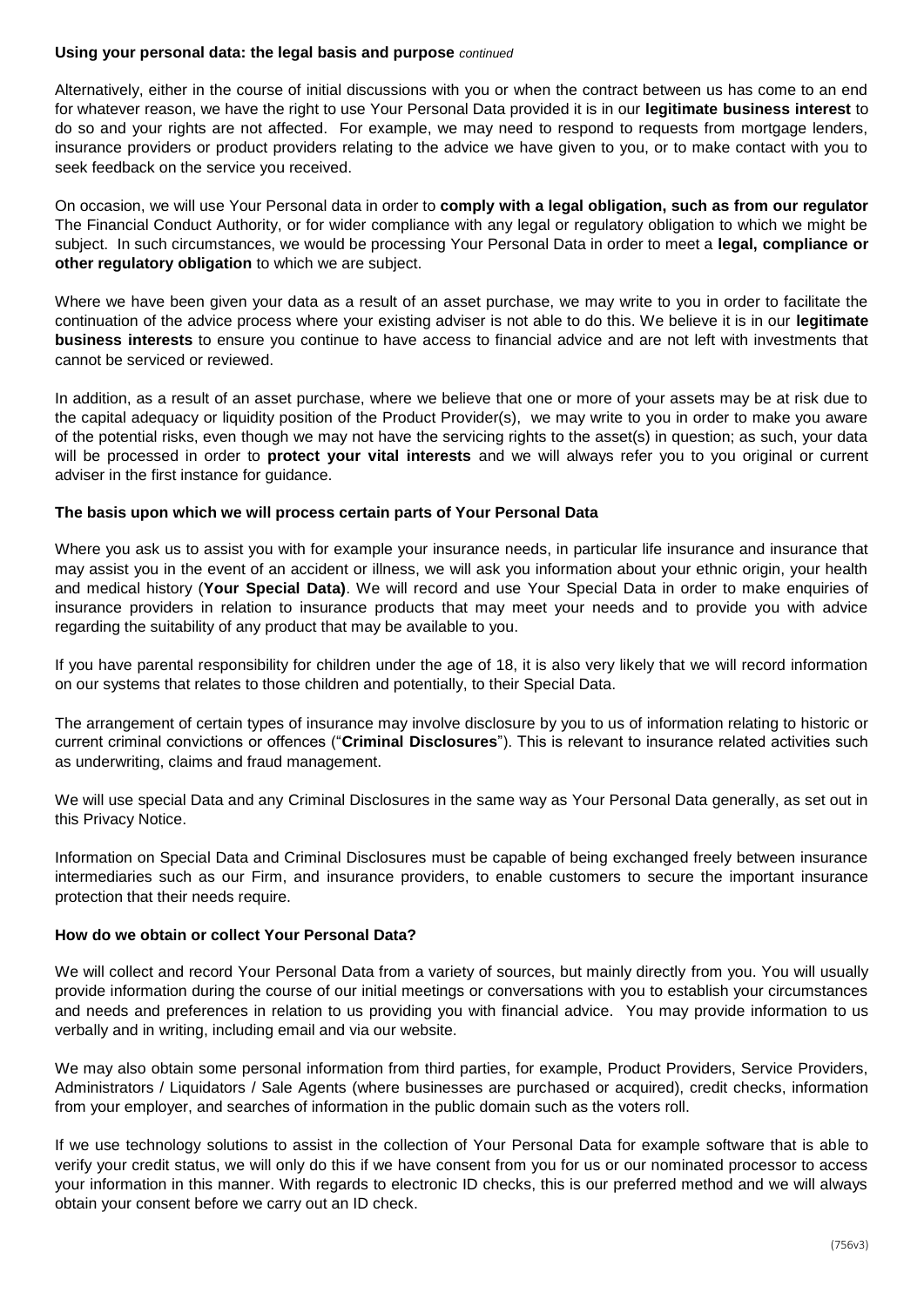#### **What happens to Your Personal Data when it is disclosed to us?**

In the course of handling Your Personal Data, we will:

- Record and store Your Personal Data using our third party processor Intelliflo, through our back office system Intelligent Office. This information can only be accessed by authorised employees and consultants within our Firm and only when it is necessary to provide our service to you and to perform any administration tasks associated with or incidental to that service
- Submit Your Personal Data to Product Providers, Mortgage Lenders and other third party service providers, both in paper form and on-line via a secure portal. The provision of this information to a third party is essential in allowing us to progress any enquiry or application made on your behalf and to deal with any additional questions or administrative issues that lenders and providers may raise.
- Use Your Personal Data for the purposes of responding to any queries you may have in relation to any financial product you may take out, or to inform you of any developments in relation to those products and/or polices of which we might become aware.
- Share your data with third parties as below, where we feel you could benefit from their services.

### **Sharing Your Personal Data**

From time to time Your Personal Data will be shared with certain third parties as below:

- Investment & Pension Providers, Mortgage lenders, Finance lenders and insurance providers.
- Intelliflo Intelliflo provides us with our back-office administration system, Intelligent Office, and your data will be stored on their UK based secure servers.
- Conveyancing providers where we feel that a quotation would be of benefit to you to compare costs.
- Claims Management providers, where after discussion with you, you may benefit from their services in respect of a potential claim for previous financial advice provided by another firm.
- IT service providers who support our business.
- Electronic signature service providers who facilitate electronic exchanges of contracts and signed documents.
- Confidential document shredding service providers as we maintain electronic client records.
- Subcontractors and other persons who help us provide our services
- On-line ID verification service providers which we are required to perform as a regulatory requirement.
- Research tools where they provide quotations in respect of cash flow forecasts and analysis which will assist us in making recommendations.
- Complaints / Investigations We may need to share your personal data with the Financial Ombudsman Service (FOS), the Financial Services Compensation Scheme (FSCS), the Financial Conduct Authority (FCA) and our Professional Indemnity Insurers.

In each case, your Personal Data will only be shared for the purposes set out in this customer privacy notice, i.e. to progress your enquiry and to provide you with our professional services.

Please note that this sharing of Your Personal Data does not entitle such third parties to send you marketing or promotional messages and we will never sell your personal data for marketing purposes: it is shared to ensure we can adequately fulfil our responsibilities to you, and as otherwise set out in this Customer Privacy Notice.

We do not anticipate that the performance by us of our service will involve Your Personal Data being transferred outside of the European Union.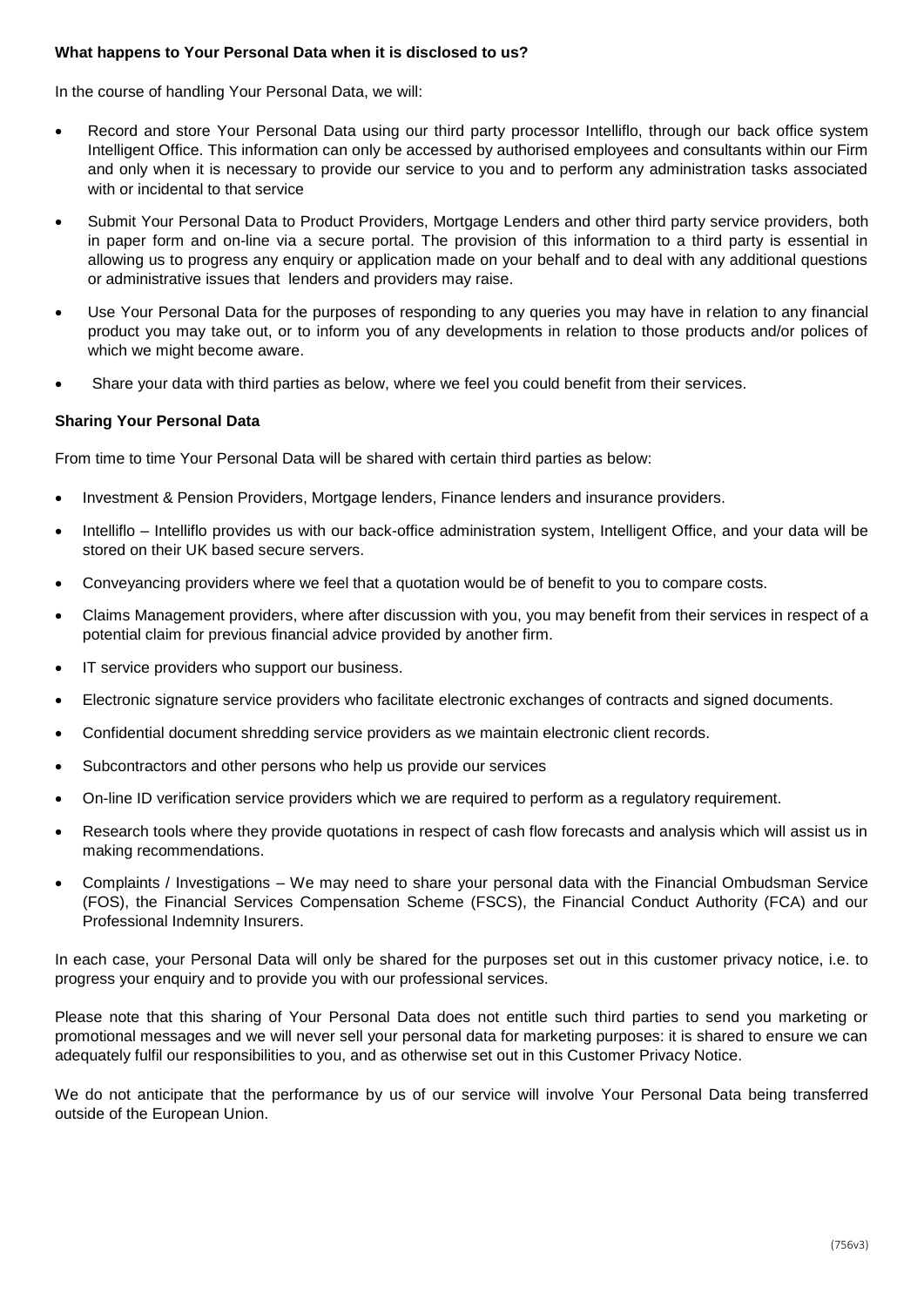#### **Security and retention of Your Personal Data**

Your privacy is important to us and we will keep Your Personal Data secure in accordance with our legal responsibilities. We will take reasonable steps to safeguard Your Personal Data against it being accessed unlawfully or maliciously by a third party.

We also expect you to take reasonable steps to safeguard your own privacy when transferring information to us, such as not sending confidential information over unprotected email, ensuring email attachments are password protected or encrypted and only using secure methods of postage when original documentation is being sent to us.

If we have engaged with you and collected your Personal Data, we will retain your personal data for as long as you might legally bring claims against us, and in terms our contractual relationship coming to an end with you, we will retain your personal data based on our legal and regulatory requirements.

#### **Your rights in relation to Your Personal Data**

You can:

- Request copies of Your Personal Data that is under our control
- Ask us to further explain how we use Your Personal Data
- Ask us to correct, delete or require us to restrict or stop using Your Personal Data (details as to the extent to which we can do this will be provided at the time of any such request)
- Ask us to send an electronic copy of Your Personal Data to another organisation should you wish
- Amend or withdraw the basis of any consent you may have provided to enable us to market to you or process your personal data in the future (including withdrawing any consent in its entirety). You can do this by writing to us, by telephone on **01263 513016** or emailing us using **[optout@hoyl.co.uk](mailto:optout@hoyl.co.uk)**

#### **How to make contact with our Firm in relation to the use of Your Personal Data**

If you have any questions or comments about this document, or wish to make contact in order to exercise any of your rights set out within it please contact:

#### **Karl Wetherell, Group Compliance Manager**

#### **PO Box 46, Upton House, St Margaret's Road, Cromer, Norfolk NR27 9WX**

#### **Telephone: 01263 5132016**

#### **Email: karl.wetherell@hoyl.co.uk**

#### **Website: hoyl.co.uk**

If we feel we have a legal right not to deal with your request, or to action it in different way to how you have requested, we will inform you of this at the time.

You should also make contact with us as soon as possible on you becoming aware of any unauthorised disclosure of Your Personal Data, so that we may investigate and fulfil our own regulatory obligations.

#### **Our Privacy Notice will be regularly under review so please re-visit this on a regular basis to view any updates.**

If you have any concerns or complaints as to how we have handled Your Personal Data you may lodge a complaint with the UK's data protection regulator, the Information Commissioners Office (ICO), who can be contacted through their website at **<https://ico.org.uk/global/contact-us/>** or by writing to Information Commissioner's Office, Wycliffe House, Water Lane, Wilmslow, Cheshire, SK9 5AF.